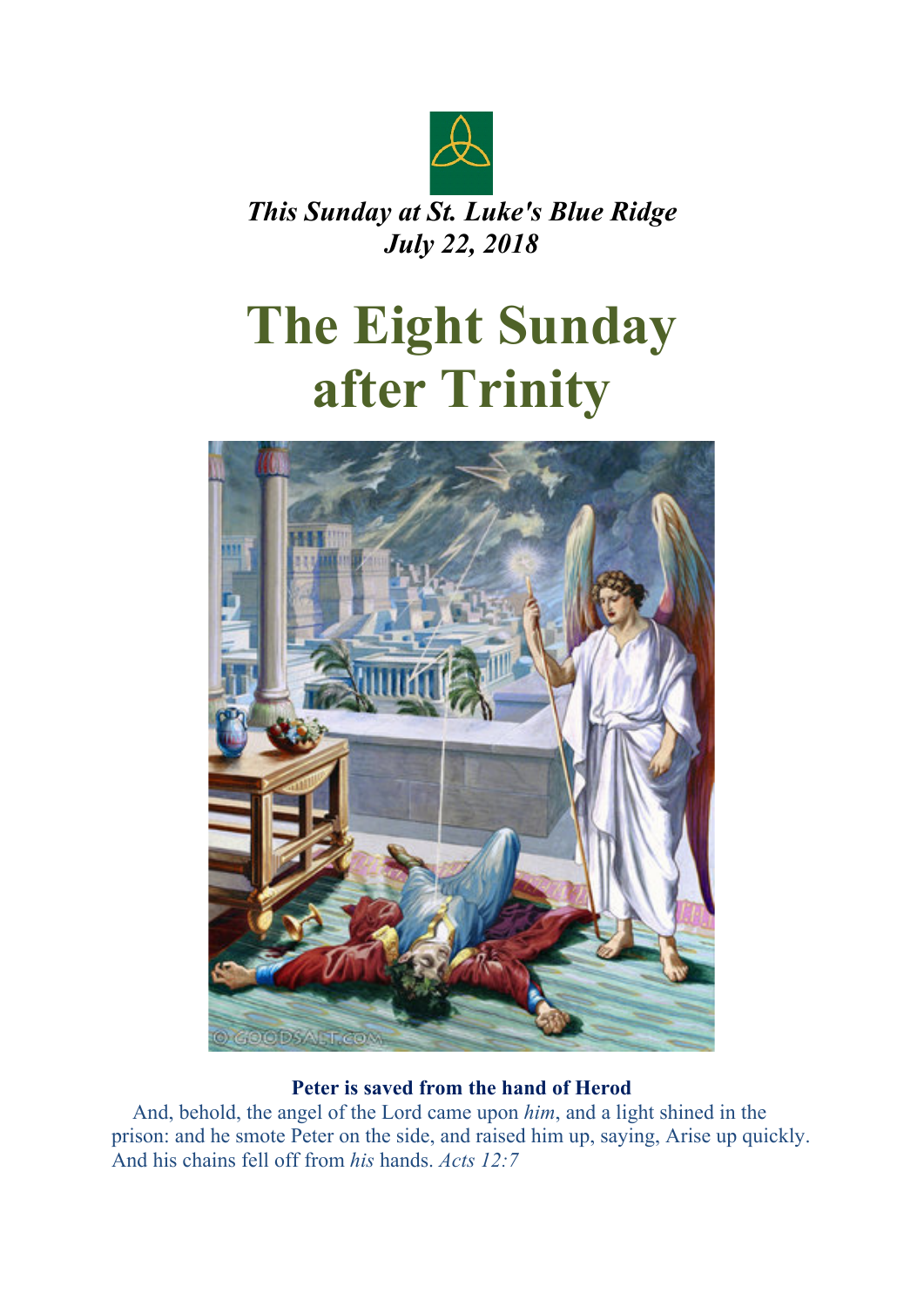### *The Collect for Trinity 8*

 O GOD, whose never-failing providence ordereth all things both in heaven and earth; We humbly beseech thee to put away from us all hurtful things, and to give us those things which are profitable for us; through Jesus Christ our Lord. *Amen.*

#### **THE EPISTLE (H.C.) – Romans 8:12-17 (J.B. Phillips)**

*Follow the spirit, as God's sons and daughters*

**12-13** So then, my brothers, you can see that we have no particular reason to feel grateful to our sensual nature, or to live life on the level of the instincts. Indeed that way of living leads to certain spiritual death. But if on the other hand you cut the nerve of your instinctive actions by obeying the Spirit, you are on the way to real living.

<sup>14-17</sup> All who follow the leading of God's Spirit are God's own sons. Nor are you meant to relapse into the old slavish attitude of fear—you have been adopted into the very family circle of God and you can say with a full heart, "Father, my Father". The Spirit himself endorses our inward conviction that we really are the children of God. Think what that means. If we are his children we share his treasures, and all that Christ claims as his will belong to all of us as well! Yes, if we share in his suffering we shall certainly share in his glory.

NOTE: The whole of Romans 8 deals gloriously with life in the Spirit. To have the Spirit of the family makes us true sons even though we are adopted. The true son honours his father; he seeks to know his father's will and to do it. (William Syndor)

### **THE GOSPEL (H.C.) – St. Matthew 7:15-21 (J.B. Phillips)**

*Living, not professing, is what matters*

**15-20** "Be on your guard against false religious teachers, who come to you dressed up as sheep but are really greedy wolves. You can tell them by their fruit. Do you pick a bunch of grapes from a thorn-bush or figs from a clump of thistles? Every good tree produces good fruit, but a bad tree produces bad fruit. A good tree is incapable of producing bad fruit, and a bad tree cannot produce good fruit. The tree that fails to produce good fruit is cut down and burnt. So you may know men by their fruit."

**<sup>21</sup>** "It is not everyone who keeps saying to me 'Lord, Lord' who will enter the kingdom of Heaven, but the man who actually does my Heavenly Father's will.

NOTE: Those who belong to the Lord hear His word and live by it. They are like good, fruitbearing trees.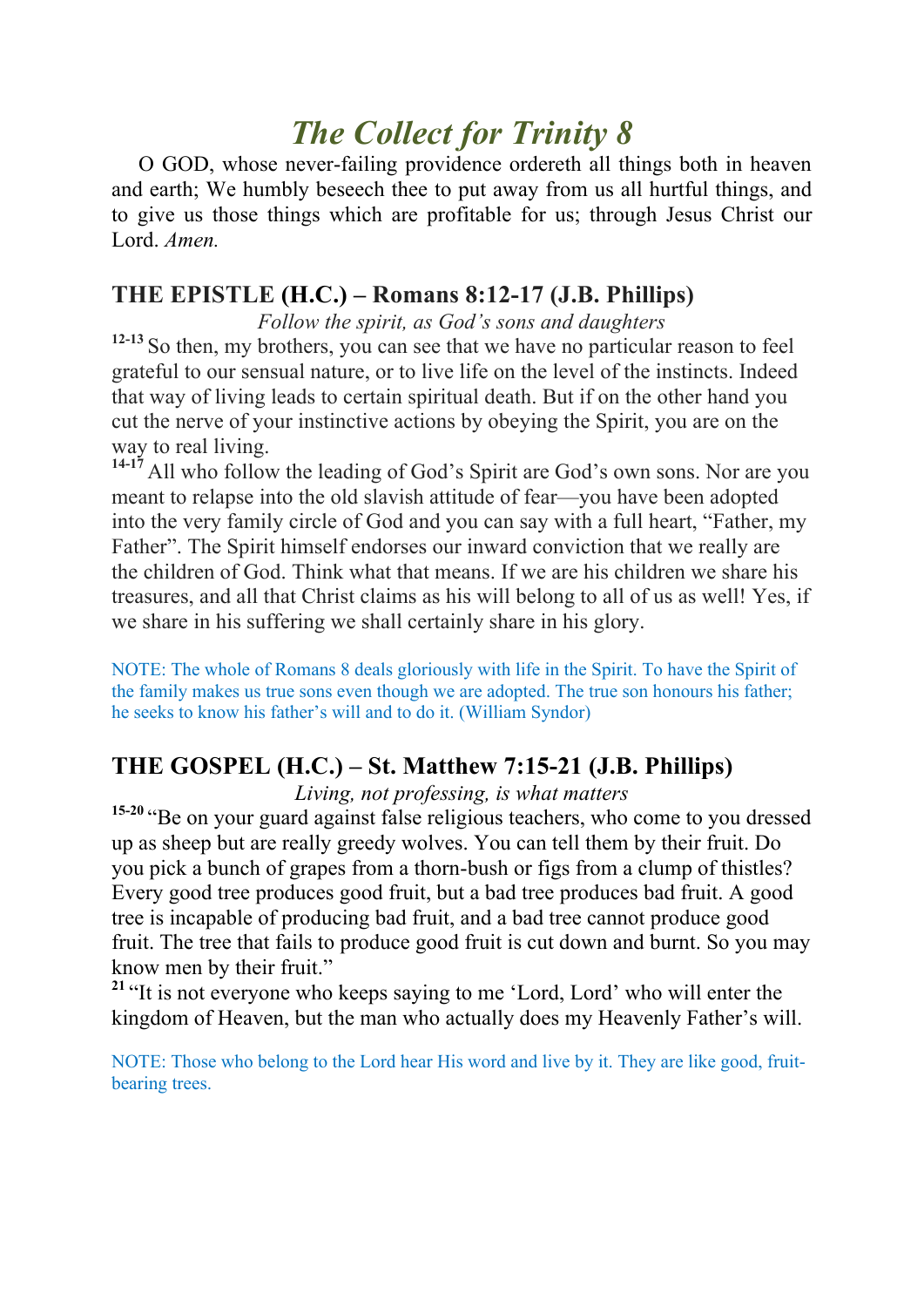### **READINGS FOR MORNING PRAYER**

*During Trinity-tide, our Old Testament lessons tell the story of the last of the Judges of Israel and introduce the period of the Kings. Our New Testament lessons, meanwhile, tell the story of the young Church as told in the Acts of the Apostles. Thus, both sets of lessons are* **course** *readings rather than*  **topical***.* 

#### **FIRST LESSON – 1 Samuel 26:1-7, 12-17, 21-25 (ESV)**

*David Spares Saul* 

**26** Then the Ziphites came to Saul at Gibeah, saying, "Is not David hiding himself on the hill of Hachilah, which is on the east of Jeshimon?" <sup>2</sup> So Saul arose and went down to the wilderness of Ziph with three thousand chosen men of Israel to seek David in the wilderness of Ziph. **<sup>3</sup>** And Saul encamped on the hill of Hachilah, which is beside the road on the east of Jeshimon. But David remained in the wilderness. When he saw that Saul came after him into the wilderness, <sup>4</sup> David sent out spies and learned that Saul had come.<sup>5</sup> Then David rose and came to the place where Saul had encamped. And David saw the place where Saul lay, with Abner the son of Ner, the commander of his army. Saul was lying within the encampment, while the army was encamped round him. **<sup>6</sup>** Then David said to Ahimelech the Hittite, and to Joab's brother Abishai the son of Zeruiah, "Who will go down with me into the camp to Saul?" And Abishai said, "I will go down with you." **<sup>7</sup>** So David and Abishai went to the army by night. And there lay Saul sleeping within the encampment, with his spear stuck in the ground at his head, and Abner and the army lay round him.

**<sup>12</sup>** So David took the spear and the jar of water from Saul's head, and they went away. No man saw it or knew it, nor did any awake, for they were all asleep, because a deep sleep from the Lord had fallen upon them.

<sup>13</sup> Then David went over to the other side and stood far off on the top of the hill, with a great space between them.<sup>14</sup> And David called to the army, and to Abner the son of Ner, saying, "Will you not answer, Abner?" Then Abner answered, "Who are you who calls to the king?" **<sup>15</sup>** And David said to Abner, "Are you not a man? Who is like you in Israel? Why then have you not kept watch over your lord the king? For one of the people came in to destroy the king your lord. <sup>16</sup> This thing that you have done is not good. As the Lordlives, you deserve to die, because you have not kept watch over your lord, the Lord's anointed. And now see where the king's spear is and the jar of water that was at his head." <sup>17</sup> Saul recognized David's voice and said, "Is this your voice, my son David?" And David said, "It is my voice, my lord, O king."

**<sup>21</sup>** Then Saul said, "I have sinned. Return, my son David, for I will no more do you harm, because my life was precious in your eyes this day. Behold, I have acted foolishly, and have made a great mistake." **<sup>22</sup>** And David answered and said, "Here is the spear, O king! Let one of the young men come over and take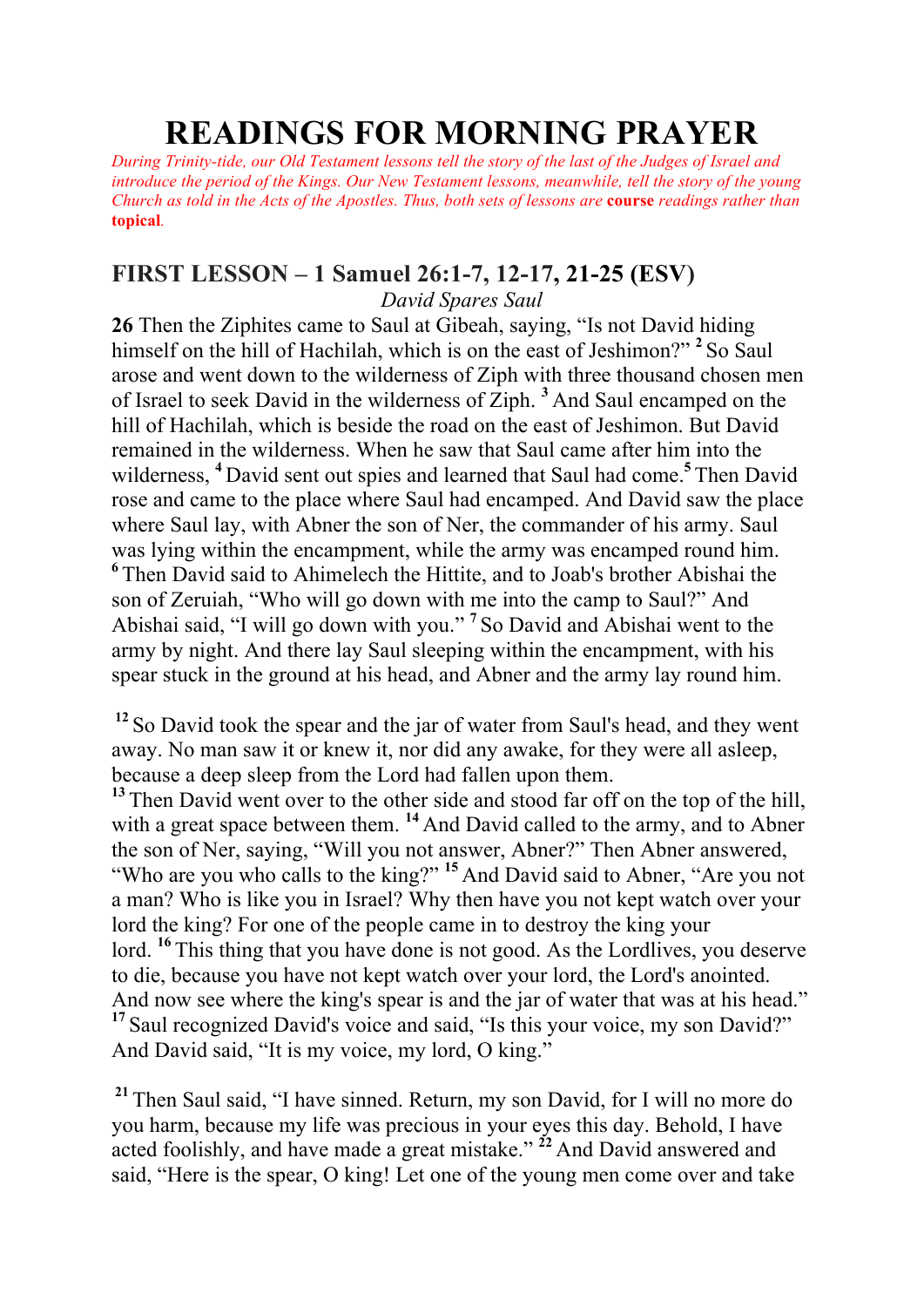it. **<sup>23</sup>** The Lord rewards every man for his righteousness and his faithfulness, for the Lord gave you into my hand today, and I would not put out my hand against the Lord's anointed. **<sup>24</sup>**Behold, as your life was precious this day in my sight, so may my life be precious in the sight of the Lord, and may he deliver me out of all tribulation." **<sup>25</sup>** Then Saul said to David, "Blessed be you, my son David! You will do many things and will succeed in them." So David went his way, and Saul returned to his place.

NOTE: This is one of the stories about David during the time when he was a fugitive from King Saul's anger. Amazing human magnanimity is always worthy of our praise to God. Here we see it in him who was to because the greatest royal name in Israel's history. (William Syndor)

### **NEW TESTAMENT LESSON – Acts 12:1-17 (J.B. Phillips)**

*Herod kills James and imprisons Peter*

**12 1-5** It was at this time that King Herod laid violent hands on some of the Church members. James, John's brother, he executed with the sword, and when he found this action pleased the Jews he went on to arrest Peter as well. It was during the days of unleavened bread that he actually made the arrest. He put Peter in prison with no less than four squads of soldiers to guard him, intending to bring him out to the people after the Passover. So Peter was closely guarded in the prison, while the Church prayed to God earnestly on his behalf.

#### *Peter's miraculous rescue*

**6-8a** On the very night that Herod was planning to bring him out, Peter was asleep between two soldiers, chained with double chains, while guards maintained a strict watch in the doorway of the prison. Suddenly an angel of the Lord appeared, and light shone in the cell. He tapped Peter on the side and woke him up, saying, "Get up quickly." His chains fell away from his hands and the angel said to him, "Fasten your belt and put on your sandals."

**8b-15a** And he did so. Then the angel continued, "Wrap your cloak round you and follow me." So Peter followed him out, not knowing whether what the angel was doing were real—indeed he felt he must be taking part in a vision. So they passed right through the first and second guard-points and came to the iron gate that led out into the city. This opened for them of its own accord, and they went out and had passed along the street when the angel suddenly vanished from Peter's sight. Then Peter came to himself and said aloud, "Now I know for certain that the Lord has sent his angel to rescue me from the power of Herod and from all that the Jewish people are expecting." As the truth broke upon him he went to the house of Mary, the mother of John surnamed Mark where many were gathered together in prayer. As he knocked at the door a young maid called Rhoda came to answer it, but on recognising Peter's voice failed to open the door from sheer joy. Instead she ran inside and reported that Peter was standing on the doorstep. At this they said to her, "You must be mad!"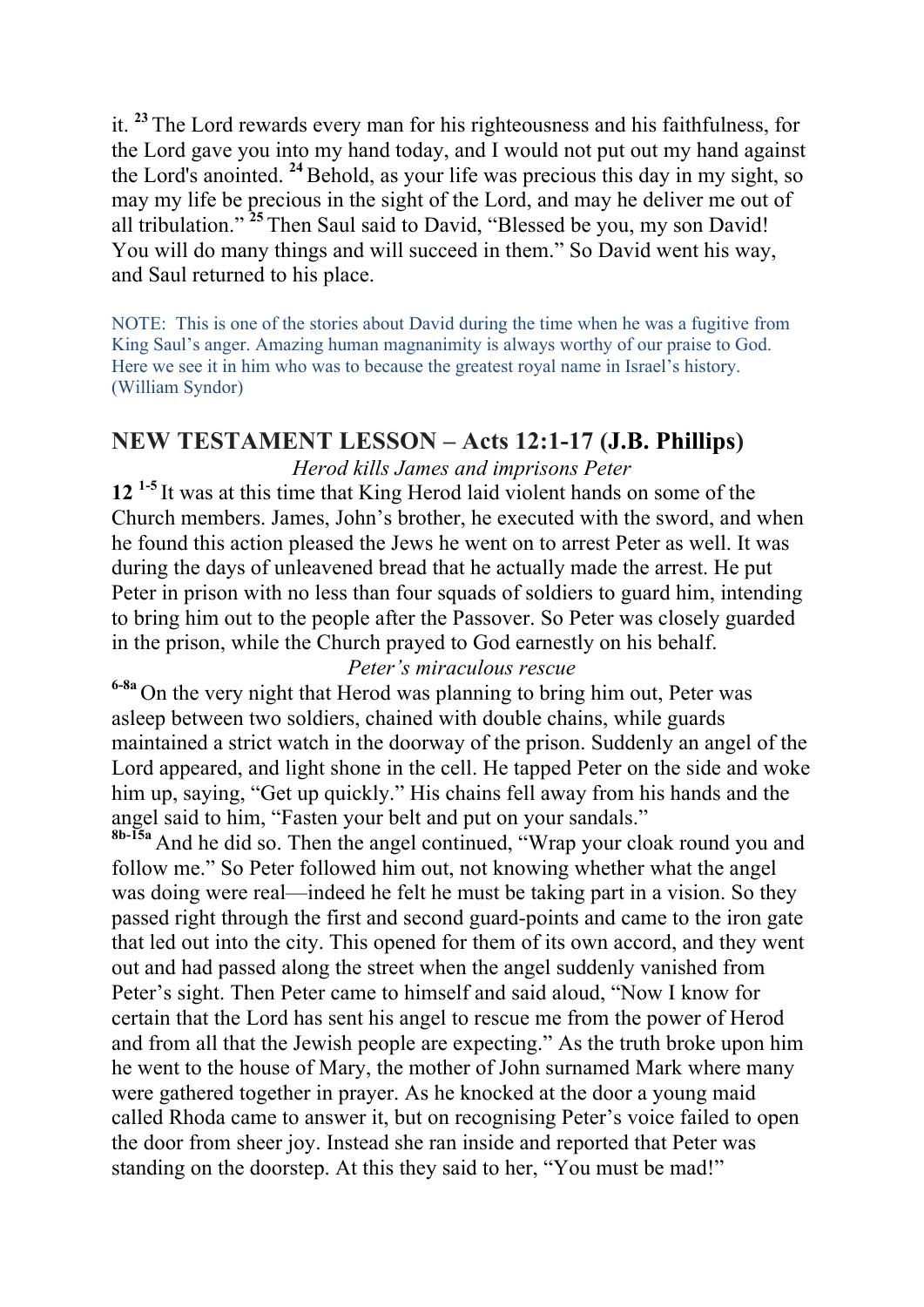<sup>15b</sup> But she insisted that it was true. Then they said, "Then it is his angel." <sup>16-17</sup> But Peter continued to stand there knocking on the door, and when they opened it and recognised him they were simply amazed. Peter, however, made a gesture to them to stop talking while he explained to them how the Lord had brought him out of prison. Then he said, "Go and tell James and the other brothers what has happened." After this he left them and went on to another place.

NOTE: The whole Bible sings out praise to God because he saves and delivers. He saved his people from the hand of Pharaoh. Here God saves Peter from the hand of Herod and, no doubt, a death similar to that of James (v.2). Acts 16:16-40 is another example. (William Sydnor)

# **Services on the Trinity 8**

•**8:15 a.m.** *–* Holy Communion (said service)

*A quiet meditative service*. Celebrant: The Rector Preacher: The Rev. Ronald O. Wikander Lector: Sam Sartain Acolyte / Server: Finn Thoresen

#### •**10:00 a.m.** – Morning Prayer and Sermon

*Classic Anglican morning service with hymns and exposition of the Scriptures.* Officiant: The Rector Preacher: The Rev. Victor H. Morgan Acolyte: Sheila McConnell Lay Reader: Rodney Allen Usher: Dick Gensel and Dewey Cates Theme: The girl who doubted and the God who saves

*Holy Communion (from the Sacrament reserved from the 8:15 a.m. service) is administered following the 10 a.m. service in the Jennus Chapel. The service lasts approximately 7 minutes.*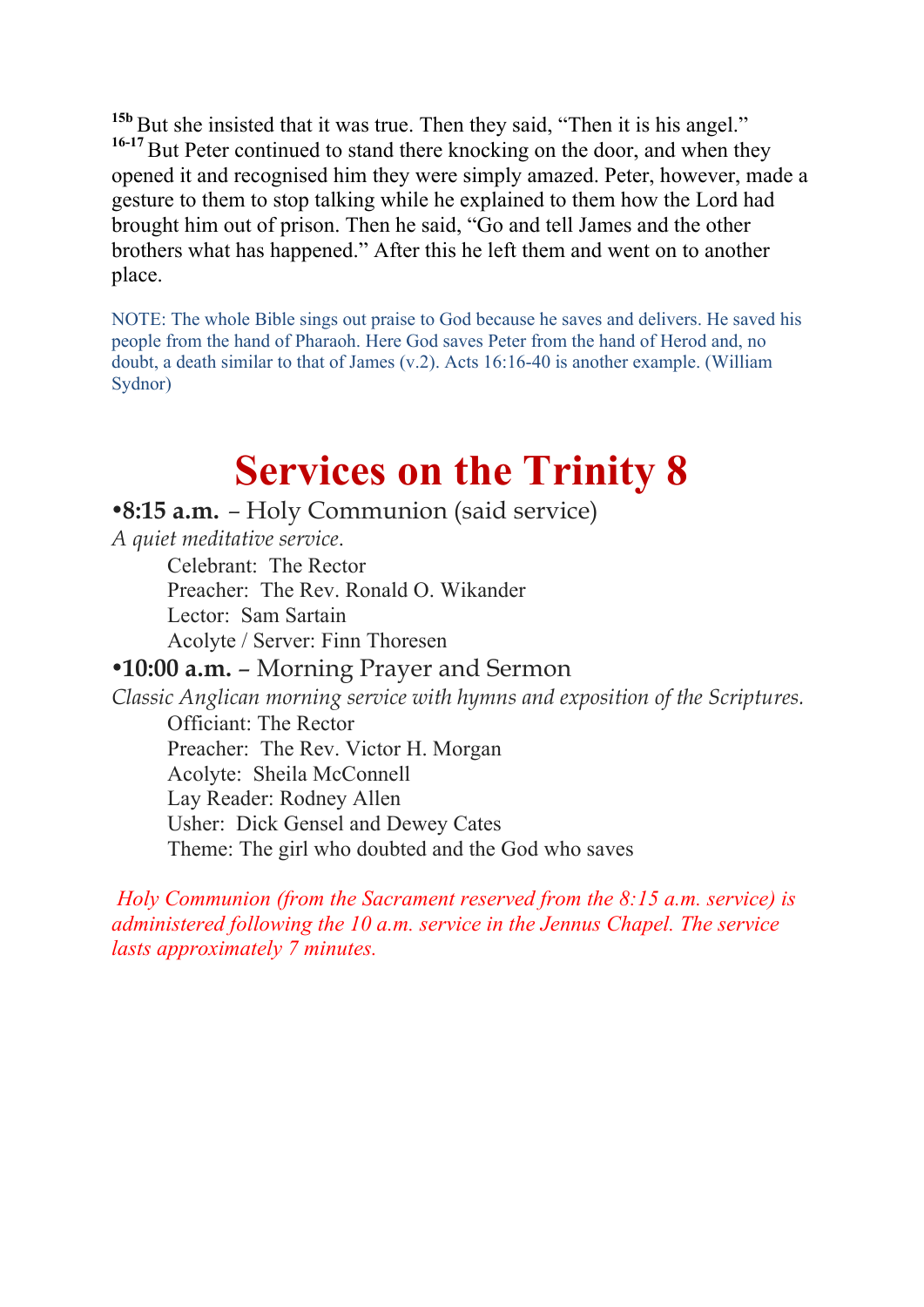

#### **MARK YOUR CALENDAR ONE SERVICE AND POTLUCK ON JULY 29**

 On the fifth Sunday in July, there will be a common service at 9:30 a.m. A potluck will follow. The liturgy of the Anglican Church of Nigeria will be used with the Rev. Justice Jananwa, a Nigerian American, as the celebrant.

 The 'price of admission' to the potluck is a penny for each year of your life. If you are 15, then bring 15 cents. All money collected will go to retire the debt fund. In addition to a casserole or desert, please bring a recipe.

### **New Christian education opportunity beginning in July** *How Firm a Foundation: God, Christianity in America*



Pat Dearing has prepared an informative five-week series of classes on God, Christianity and key documents in American history. The classes will begin on Tuesday, July 10, and will be held in the Yellow Room. Time will be at 10 a.m. Topics include:

- God, Christianity, and the Declaration of Independence
- God, Christianity, and the Constitution of the United States
- God, Christianity, and the Bill of Rights
- God, Christianity, and the Twenty-Eight Principles of Liberty
- God, Christianity, and The Confederation of States in Perpetual Union (our first and mostly forgotten Constitution)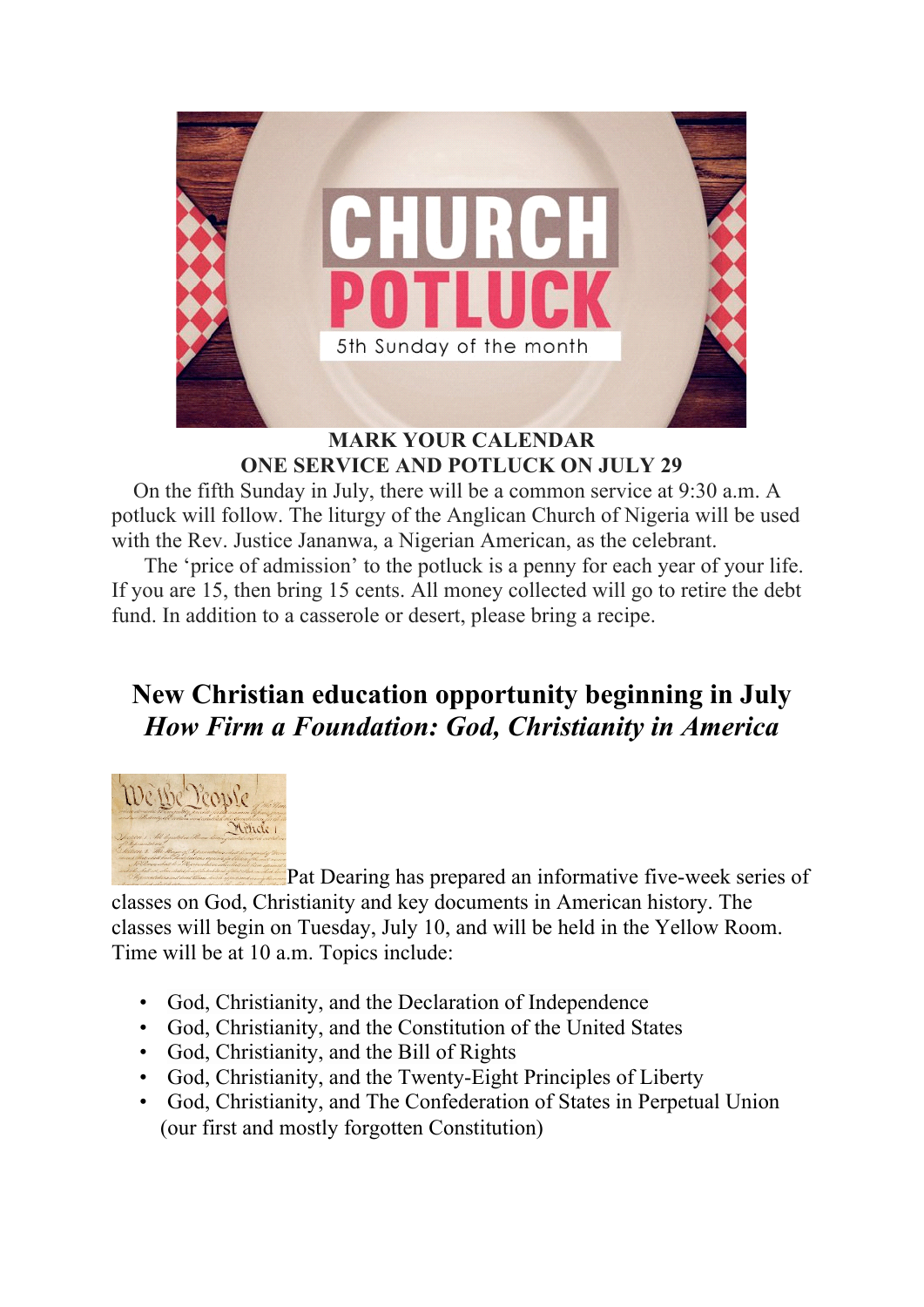An optional video, "*A More Perfect Union*", is a feature length docudrama about the Great Convention (the first Constitutional Convention) as seen through the eyes of James Madison, and how disparate, self-serving, state factions, through the grace of God, came together as one mind to create the Constitution and the United States of America.

Course materials include: a booklet containing all the pertinent documents referenced in the courses, and a CD with a digital library of other related documents, articles and books, plus links to many additional resources available on the Internet.

Mr. Dearing needs a count of who is planning to attend so he can prepare the right number of handouts. Please email or call the church office if you plan to attend one or more of these sessions. You might also write on a piece of paper your intent and put it in the alms basin at Sunday's service.

*"American government rests on the consent of the people; and, according to natural right, the consent must be given formally* [to change it]*. In fact, it must be given in a written compact entered into by the people."* **- Alexander Hamilton**

#### **OUR MISSION**

*St. Luke's mission is to grow spiritually in the knowledge and love of Jesus Christ and in the fellowship of the Holy Spirit and to share our faith, our hands and hearts for the sake of the Gospel, our community and the world.*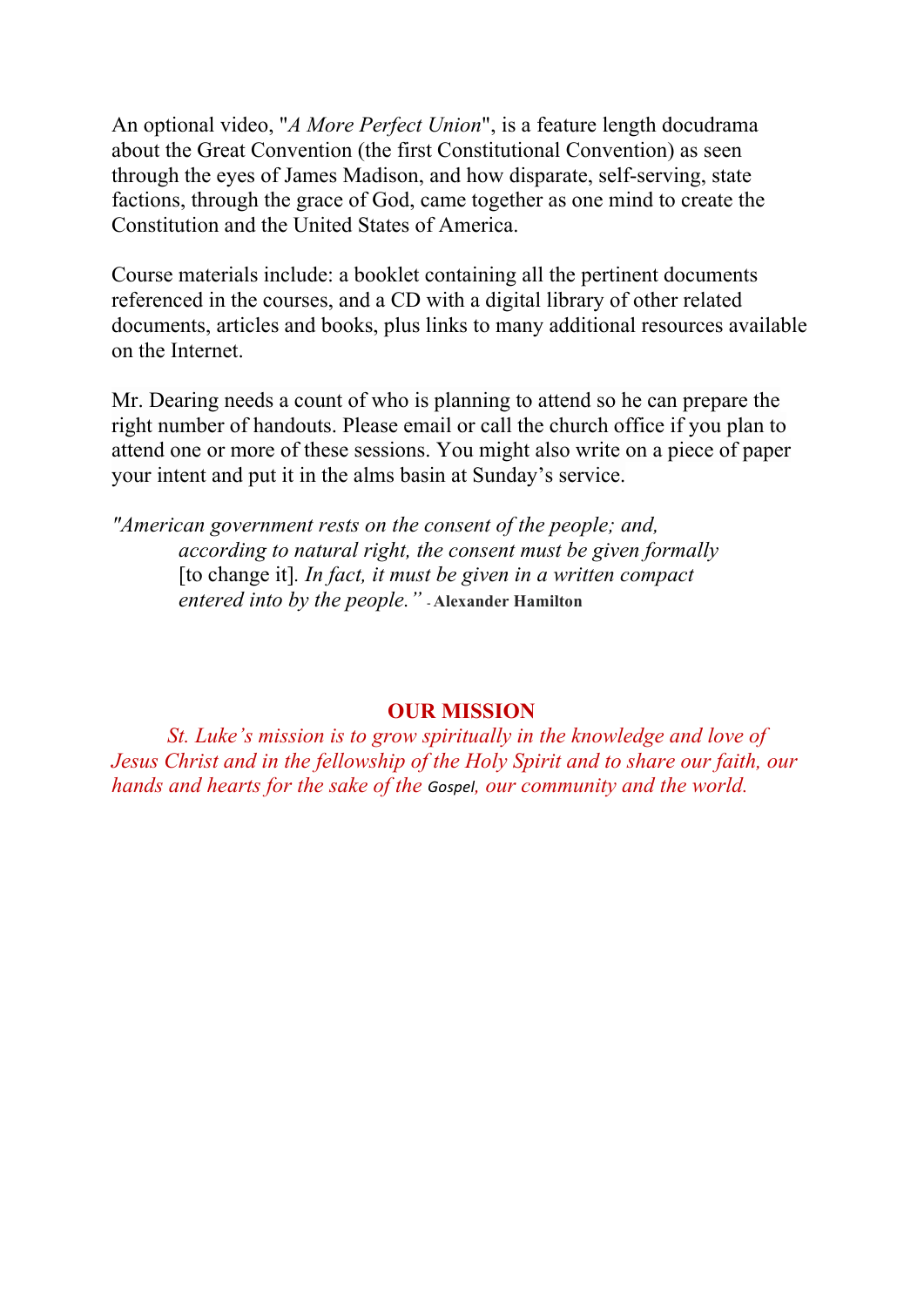**Financial Pledge for the Year of our Lord 2018**

As stewards of God's gifts and in gratitude for all blessings, I pledge the following amount to the *work of Christ through St. Luke's Church for 2018*

| Name    |        |         |        |  |
|---------|--------|---------|--------|--|
| Address |        |         |        |  |
|         |        |         |        |  |
| Amount  |        |         |        |  |
|         | Weekly | Monthly | Yearly |  |

(Please tick the appropriate blank)

Upon the first day of the week let every one of you lay by him to store, as God has prospered him. *1 Corinthians 16:2*

## **REMEMBER THE NEEDY**

# **EVERY TIME YOU COME TO CHURCH**



*Please bring one or more item for the needy -- paper, soap products, tinned and dried food, etc. Leave in Narthex. Items will be distributed through North Georgia Community Action Agency*



**NEW SIGN-UP SHEET FOR 2018 IS AVAILABLE** A sign-up sheet for Altar flowers is available in Thomason Hall for 2018. Please sign up for days you wish to commemorate.